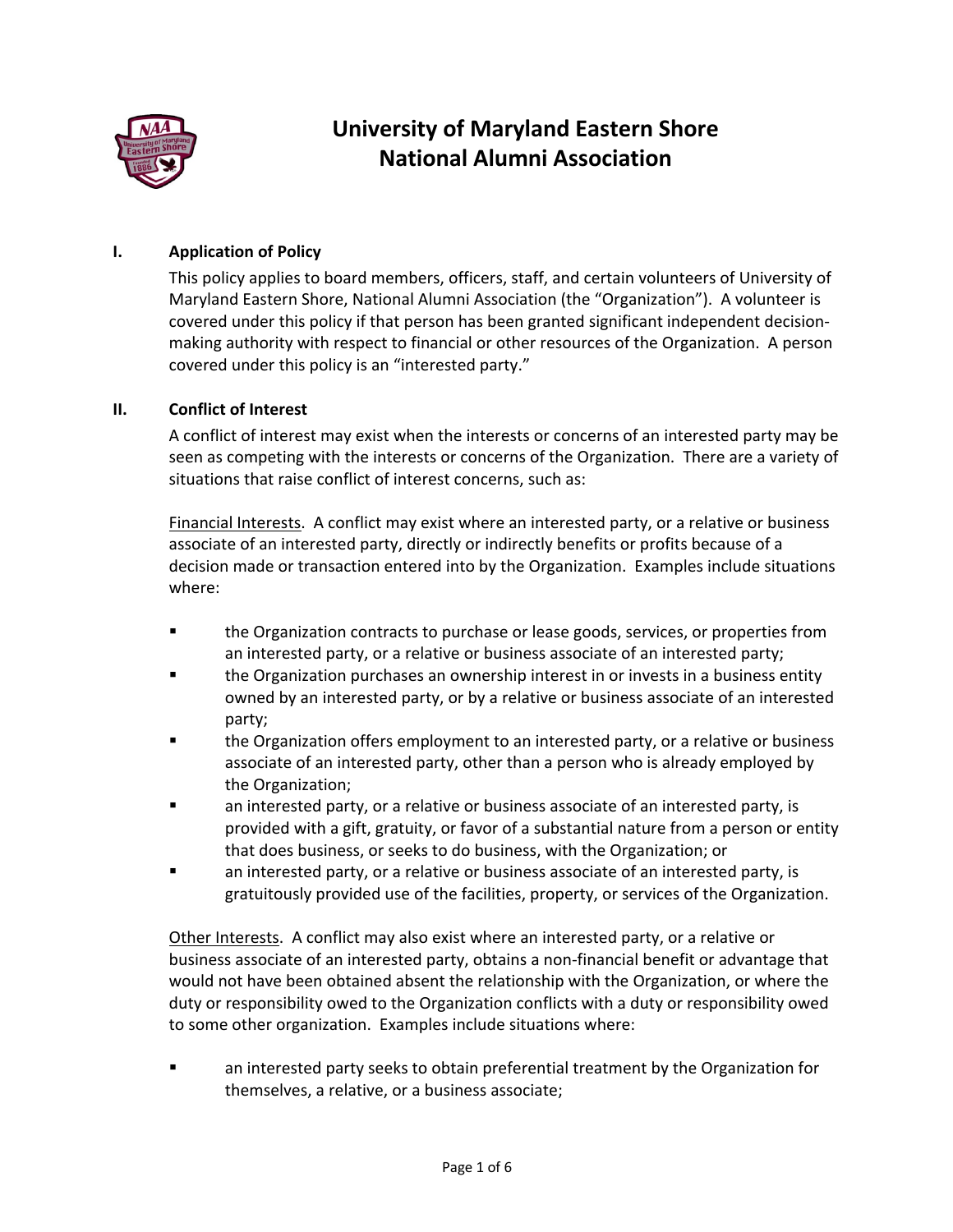- an interested party seeks to make use of confidential information obtained from the Organization for their own benefit or for the benefit of a relative, business associate, or other organization; or
- an interested party seeks to take advantage of an opportunity, or enable a relative, business associate, or other organization, to take advantage of an opportunity that they have a reason to believe would be of interest to the Organization.

### **III. Disclosure of Actual or Potential Conflicts of Interest**

An interested party is under a continuing obligation to disclose any actual or potential conflict of interest as soon as it is known or reasonably should be known.

An interested party shall complete a questionnaire (attached as the "Annual Affirmation of Compliance and Disclosure Statement") to fully and completely disclose the material facts about any actual or potential conflicts of interest. The disclosure statement shall be completed upon their association with the Organization, and shall be updated annually thereafter. An additional disclosure statement shall be filed at such time as an actual or potential conflict arises.

For board members and officers, the disclosure statements shall be provided to the President of the Board of Directors (the "Board"), or in the case of the President's disclosure statement, the disclosure statement shall be provided to the Secretary of the Board. Copies shall also be provided to the chief executive officer of the Organization.

In the case of staff or volunteers with significant decision-making authority, the disclosure statements shall be provided to the chief executive officer of the Organization, or in the case of the chief executive officer's disclosure statement, the disclosure statement shall be provided to the President of the Board.

The Secretary of the Board shall file copies of all disclosure statements with the official corporate records of the Organization.

#### **IV. Procedures for Review of Actual or Potential Conflicts: General**

If there is reason to believe that an actual or potential conflict of interest exists between the Organization and an interested party, the Board of Directors shall determine the appropriate response. This shall include, but not necessarily be limited to, invoking the procedures described in Section V for a specific proposed action or transaction.

Where the actual or potential conflict involves an employee of the Organization other than the Executive Director, the Executive Director shall, in the first instance, be responsible for reviewing the matter and may take appropriate action as necessary to protect the interests of the Organization. The Executive Director shall report to the President the results of any review and the action taken. The President shall determine if any further Board review or action is required.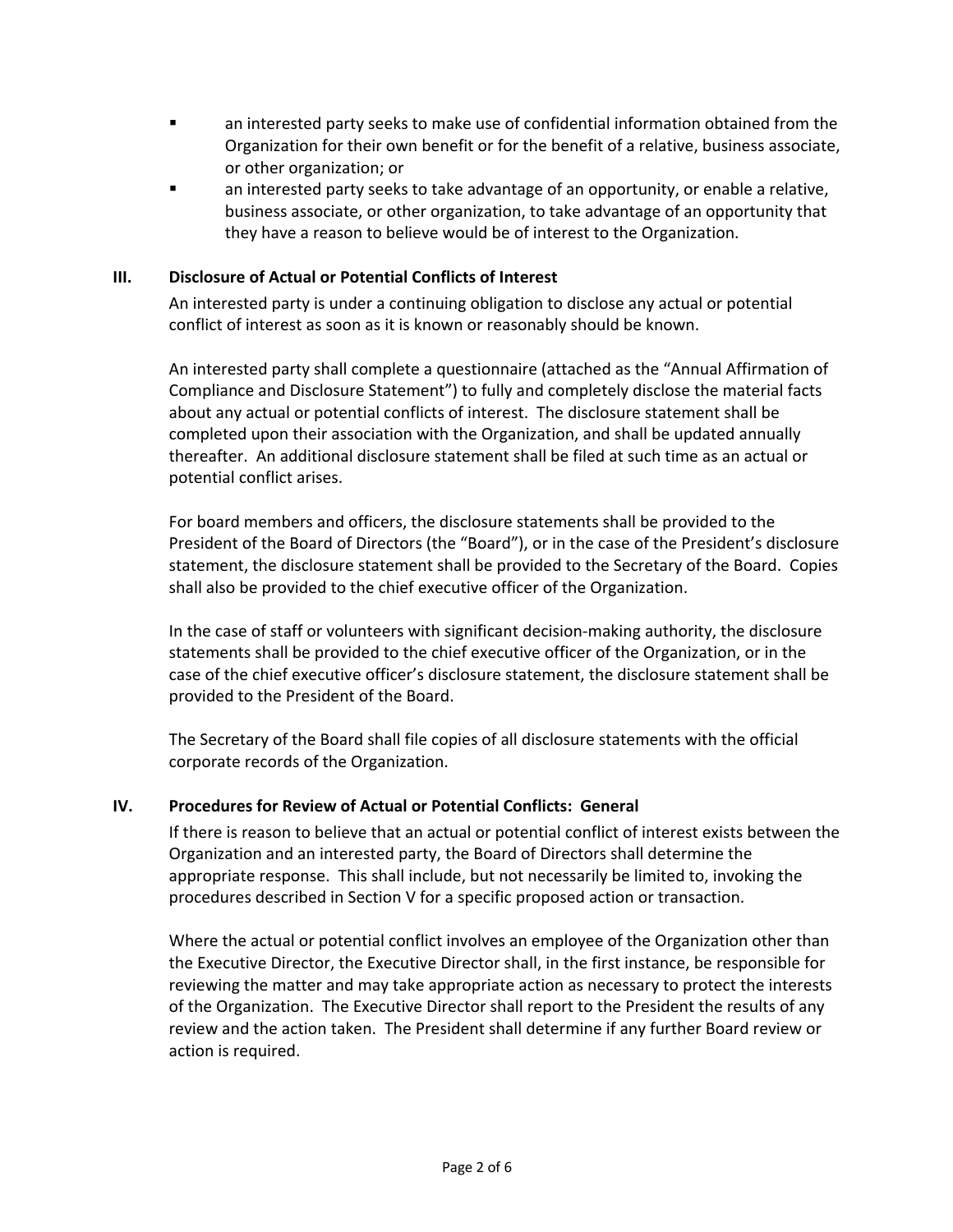### **V. Procedures for Addressing Conflicts of Interest: Specific Transactions**

Where an actual or potential conflict exists between the interests of the Organization and an interested party with respect to a specific proposed action or transaction, the Organization shall refrain from the proposed action or transaction until such time as the proposed action or transaction has been approved by the disinterested members of the Board of the Organization. The following procedures shall apply:

- an interested party who has an actual or potential conflict of interest with respect to a proposed action or transaction of the Organization shall not participate in any way in, or be present during, the deliberations and decision-making of the Organization with respect to such action or transaction. The interested party may, upon request, be available to answer questions or provide material, factual information about the proposed action or transaction;
- the disinterested members of the Board may approve the proposed action or transaction upon finding that it is in the best interests of the Organization. The Board shall consider whether the terms of the proposed transaction are fair and reasonable to the Organization and whether it would be possible, with reasonable effort, to find a more advantageous arrangement with a party or entity that is not an interested party;
- § approval by the disinterested members of the Board shall be by vote of a majority of directors in attendance at a meeting at which a quorum is present. An interested party shall not be counted for purposes of determining whether a quorum is present, nor for purposes of determining what constitutes a majority vote of directors in attendance; and
- **•** the minutes of the meeting shall reflect that the conflict disclosure was made, the vote taken and, where applicable, the abstention from voting and participation by the interested party.

## **VI. Violations of the Conflict of Interest Policy**

If the Board has reason to believe that an interested party has failed to disclose an actual or potential conflict of interest, it shall inform the person of the basis for such belief and afford the person an opportunity to explain the alleged failure to disclose.

If, after hearing the response of the interested party and making such further investigation as may be warranted in the circumstances, the Board determines that the interested party has in fact failed to disclose an actual or possible conflict of interest, it shall take appropriate disciplinary and corrective action.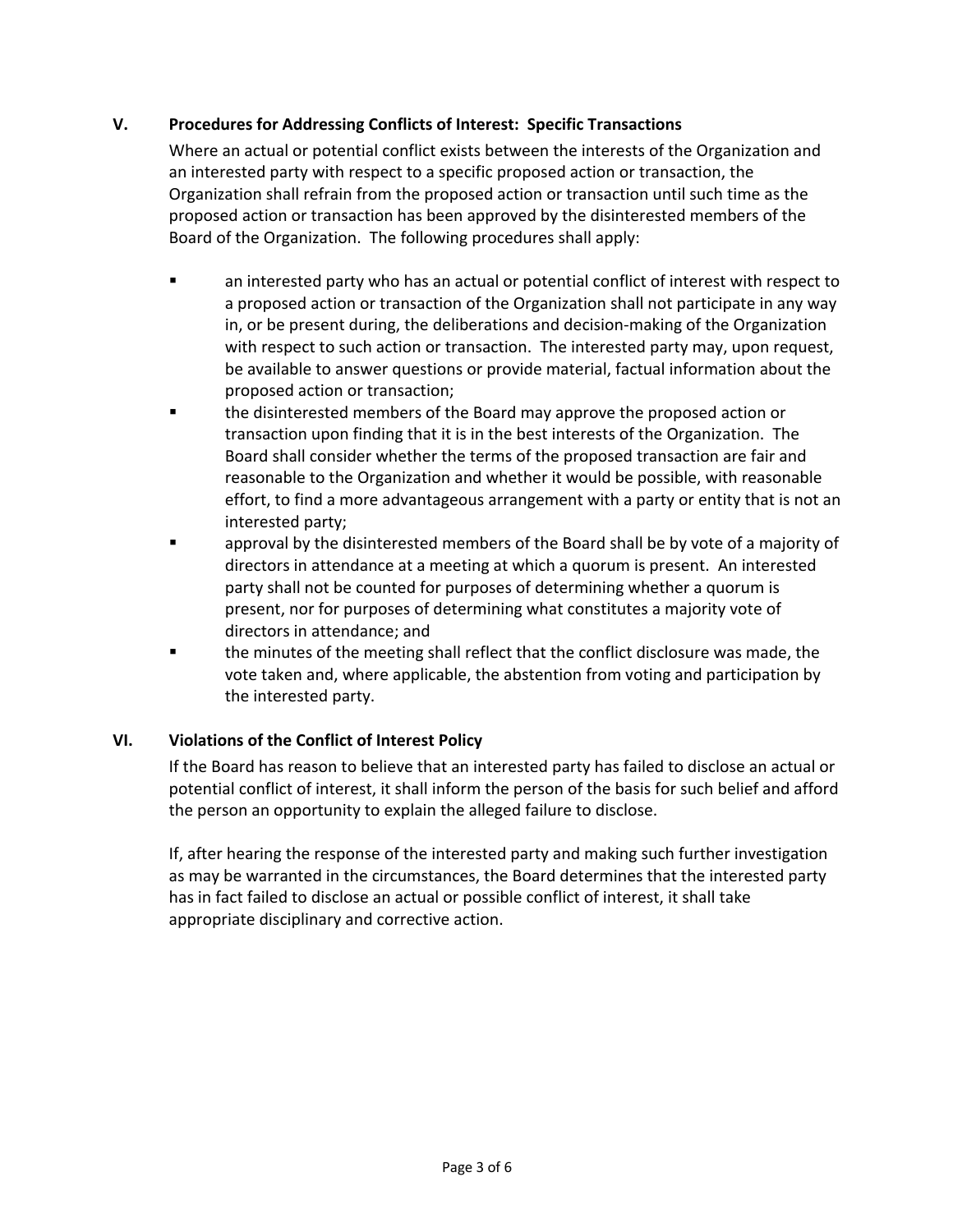

# **University of Maryland Eastern Shore National Alumni Association**

# **Conflict of Interest Policy**

# **Annual Affirmation of Compliance and Disclosure Statement**

## **I. Annual Affirmation**

I have received and carefully read the Conflict of Interest Policy for board members, officers, staff, and volunteers of University of Maryland Eastern Shore, National Alumni Association, (the "Organization"), and I have considered not only the literal expression of the policy, but also its intent. By signing this affirmation of compliance, I hereby affirm that I understand and agree to comply with the Conflict of Interest Policy. I further understand that the Organization is a charitable organization and to maintain its federal tax exemption it must primarily engage in activities that accomplish one or more of its tax-exempt purposes.

Except as otherwise indicated in the Disclosure Statement and attachments, if any, I hereby state that I do not, to the best of my knowledge, have any conflict of interest that may be seen as competing with the interests of the Organization, nor does any relative or business associate of mine have such an actual or potential conflict of interest.

If any situation should arise in the future in which I think may involve me in a conflict of interest, I will promptly and fully disclose the circumstances to the President of the Board of the Organization or to the chief executive officer, as applicable.

I further certify that the information set forth in the Disclosure Statement and attachments, if any, is true and correct to the best of my knowledge, information, and belief.

| <b>Print Name</b> |  |
|-------------------|--|
| Signature         |  |
| <b>Title</b>      |  |
| <b>Date</b>       |  |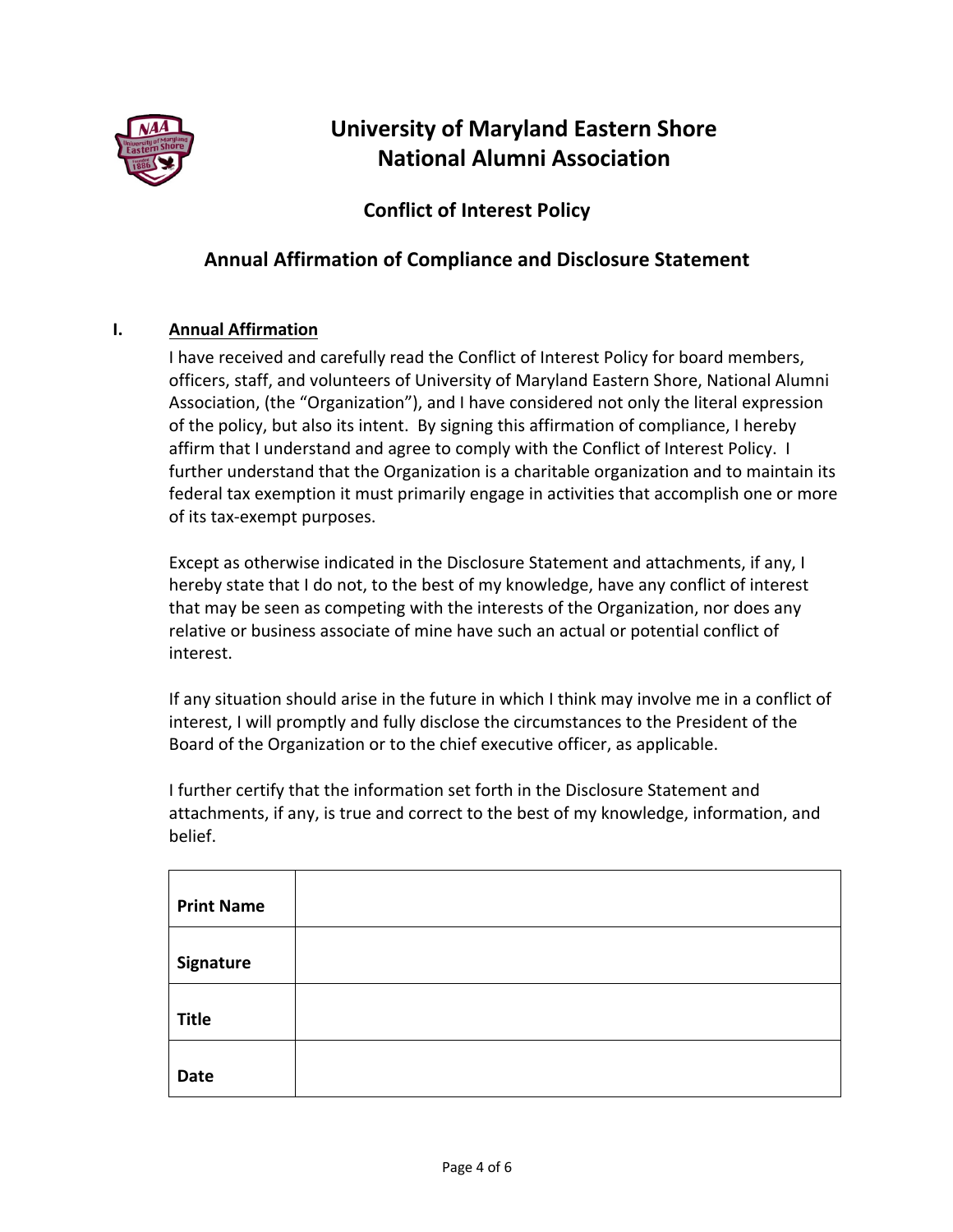### **II. Disclosure Statement**

Please complete the questionnaire below, indicating any actual or potential conflicts of interest. If you answer "yes" to any of the questions, please provide a written description of the details of the specific action or transaction in the space allowed. Attach additional sheets as needed.

Financial Interests. A conflict may exist where an interested party, or a relative or business associate of an interested party, directly or indirectly benefits or profits because of a decision made or transaction entered into by the Organization.

Please indicate, during the past 12 months:

1. Has the Organization contracted to purchase or lease goods, services, or property from you or from any of your relatives or business associates?

| $\Box$ No |
|-----------|
|           |

*If yes, please describe:*

2. Has the Organization purchased an ownership interest in or invested in a business entity owned by you, or owned by any of your relatives or business associates?

 $\Box$  Yes  $\Box$  No

*If yes, please describe:*

3. Has the Organization offered employment to you, or to any of your relatives or business associates, other than a person who was already employed by the Organization?

 $\Box$  Yes  $\Box$  No

*If yes, please describe:*

4. Have you, or have any of your relatives or business associates, been provided with a gift, gratuity, or favor, of a substantial nature, from a person or entity which does business, or seeks to do business, with the Organization?

 $\Box$  Yes  $\Box$  No